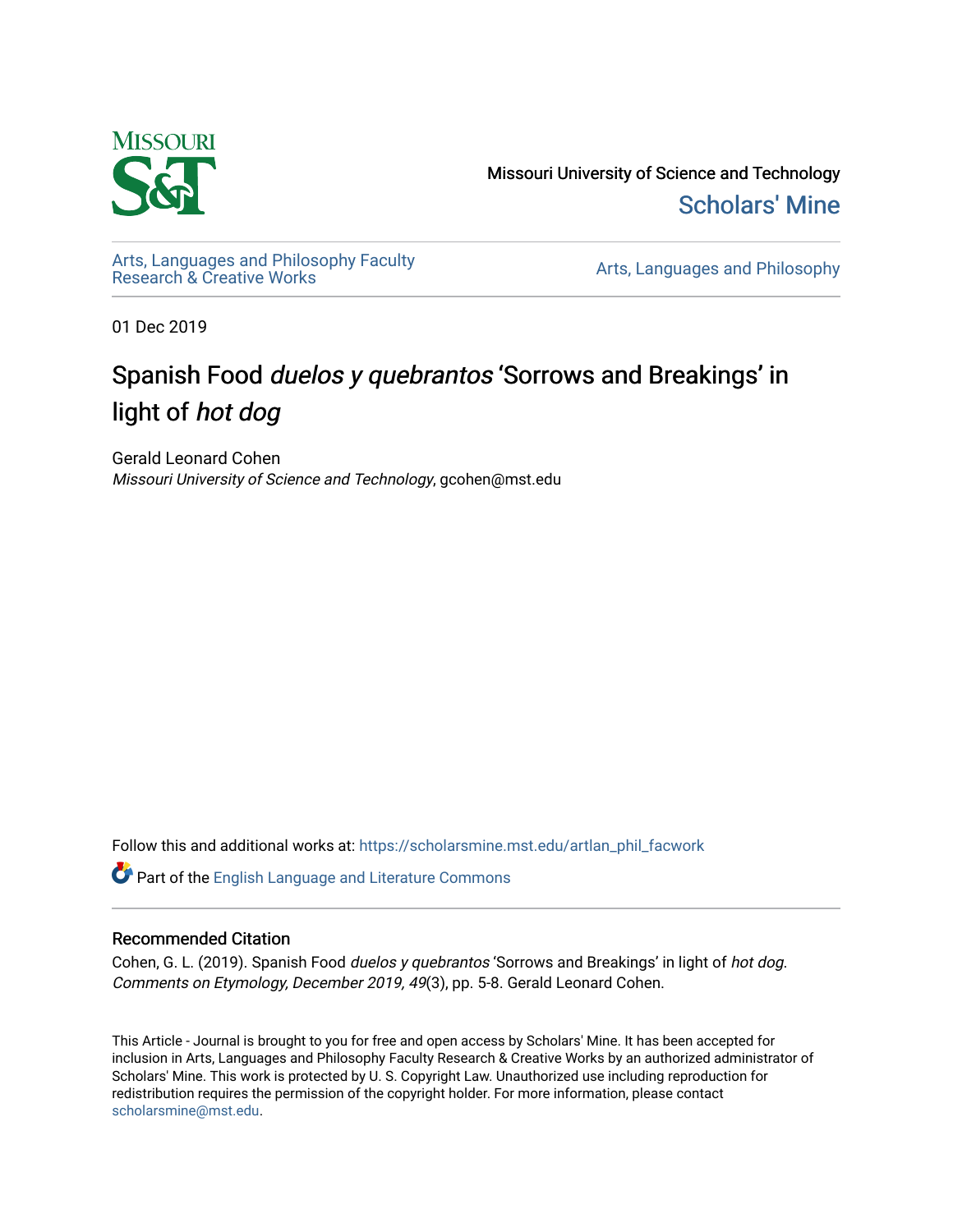#### COMMENTS ON ETYMOLOGY

December 2019 Vol. 49, no. 3

 edited by Gerald Cohen Department of Arts, Languages, & Philosophy Missouri University of Science & Technology Rolla, MO 65409 Appears monthly, October – May; cost: \$16 per year Libraries, institutions: \$20 per year

## **CONTENTS**

2. GERALD COHEN: Spanish food *duelos y quebrantos* 'sorrows and breakings' in light of *hot dog* (draft #2)………………5

[The other items in the table of contents are omitted here.]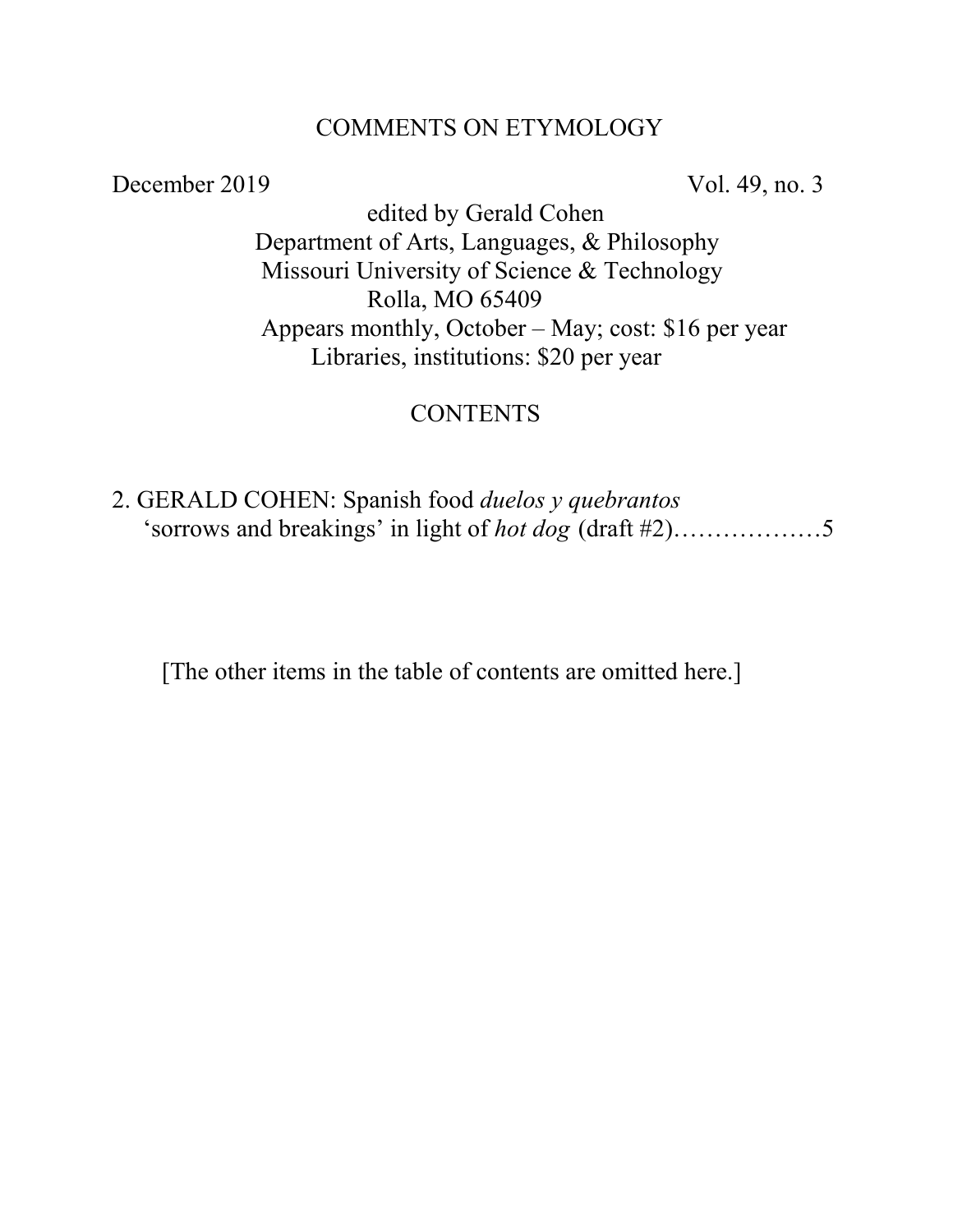# SPANISH FOOD *DUELOS Y QUEBRANTOS* 'SORROWS AND BREAKINGS' IN LIGHT OF *HOT DOG*1 (draft #2)

 ORIGIN OF *DUELOS Y QUEBRANTOS* IS UNCLEAR; PASSAGE FROM FORD 1906

The distinguished scholar of Spanish literature, J. Ford, presents the following observations on *duelos y quebrantos* in his 1906 work, p. 98:

 '**Duelos y quebrantos**. A puzzling expression. Ormsby in his translation (Fitzmaurice-Kelly ed., p. 19) gives this note:

 "*Duelos y quebrantos*, the title of the Saturday dish, would be a puzzle even to the majority of Spanish readers, were it not for Pellicer's explanation. [Pellicer was an eighteenth-century commentator on the Don Quixote.]<sup>2</sup> In the cattle-feeding districts of Spain the carcasses of animals that come to an untimely end were converted into salt meat, and the offal, scraps and parts unfit for that purpose were sold cheap under the name of *duelos y quebrantos* – 'sorrows and losses,' literally 'breakings.' On Saturday, which in Castile was kept as a fast-day in commemoration of the battle of Navas de Tolosa [won from the Moors by Alfonso VIII in 1212]<sup>3</sup>, the Castilians…held themselves justified in eating the head, neck, feet, kidneys, and all parts of the animal, in short, included in the term '*menudo*'; and '*duelos y quebrantos'* apparently came under the same denomination, and served as a kind of fast-day fare for the poorer classes. Any tendering of such a phrase must necessarily be unsatis factory, and in adopting 'scraps' I have…merely gone on the princi ple of choosing the least of evils."

 $\overline{\phantom{a}}$ 

<sup>&</sup>lt;sup>1</sup>The solution suggested here was first presented in Cohen 1980, then in Cohen/Popik/Shulman (2004: 203-204). A few additions are made in the present draft.

<sup>&</sup>lt;sup>2</sup>This bracketed comment about Pellicer is made by Ford, but the specific reference is not given.

<sup>&</sup>lt;sup>3</sup>This bracketed comment in made by Ford.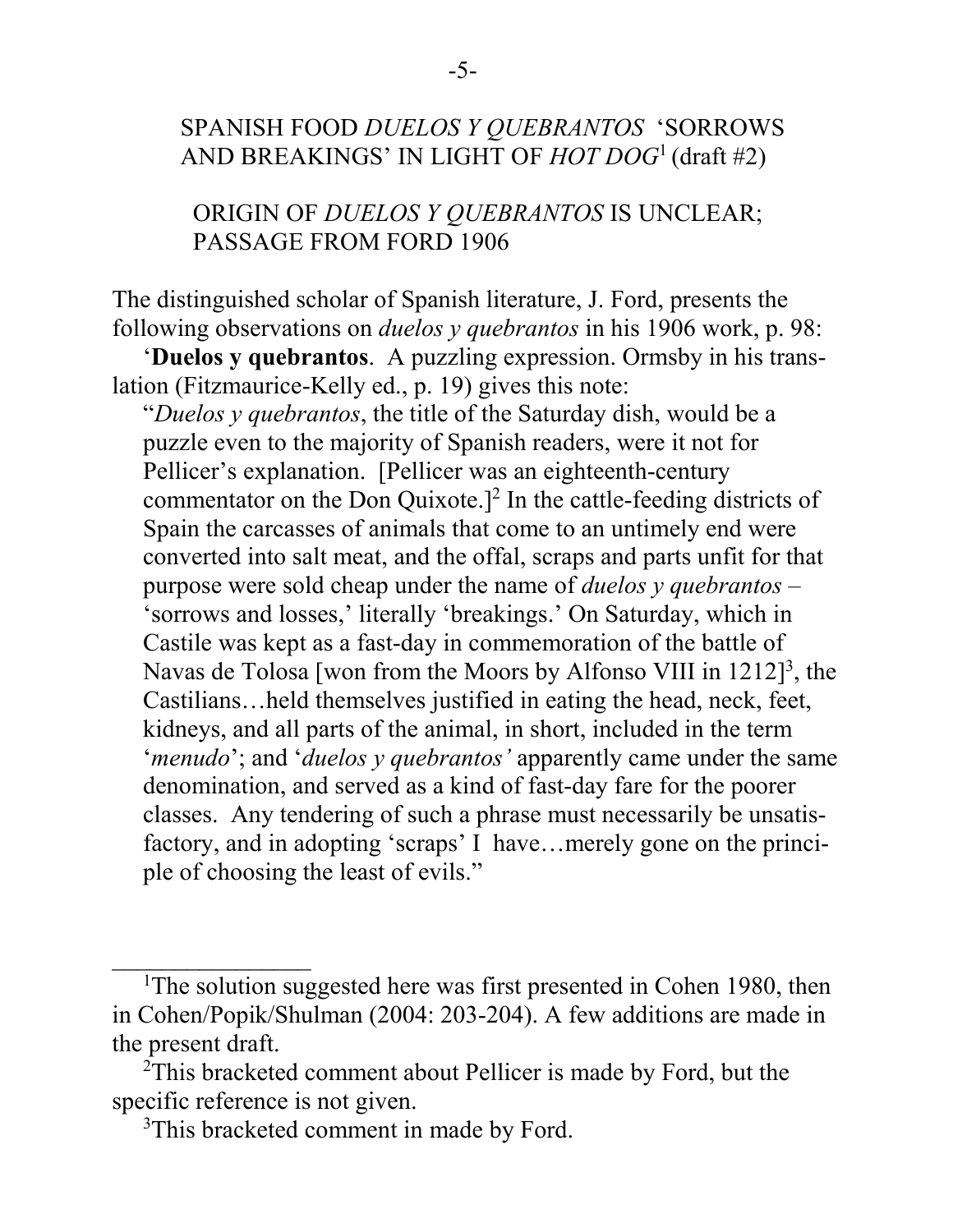'But Pellicer's conjecture remains only a conjecture. What particular appropriateness is there in the term *duelos y quebrantos* as applied to such food? Pellicer said:

 "This food was called *duelos y quebrantos* with reference to the regret and sorrow which were caused, as is natural, in the owners by the diminution of their live stock [since he assumed that the dish was made from the flesh of animals that had met an accidental death], and the breaking of the bones."

'Cortejón, in his edition, vol. 1, p. 50, discusses the matter anew and finds Pellicer's explanation far from certain. …'

#### BUT THE SOLUTION IS OBVIOUS

In the  $19<sup>th</sup>$  century there was a popular U.S. belief that dog meat could turn up in sausages, and in fact this sometimes did occur. It was scandalous and disgusting, but it did occur and led to the originally somewhat gross term 'hot dog,' popularized in the 1890s by college students. The practice also became a staple of popular U.S. humor, and abundant details on the whole subject are presented in Cohen/Popik/ Shulman 2004.

 Now, with the thought of the unappetizing sausages made from dogs—particularly from those which died of natural causes—firmly in mind, the origin of *duelos y quebrantos* becomes quite clear: 'sorrows and breakings' refers to a whopping stomach ache. We deal not only with cattle which met an untimely death (perhaps occasionally through disease), but with the least edible parts of the animal. Perhaps a good meal could occasionally be had from such an animal, but it seems just as likely that a severe upset stomach would result.

### APPENDIX: WIKIPEDIA'S SUMMARY OF *DUELOS Y QUEBRANTOS*

Wikipedia contains a summary about *duelos y quebrantos*, including the continuing mystery about its naming. Here are excerpts:

 'Los **duelos y quebrantos** es un plato tradicional de la cocina manchega [\(España\)](https://es.wikipedia.org/wiki/Espa%C3%B1a), cuyos ingredientes principales son huevo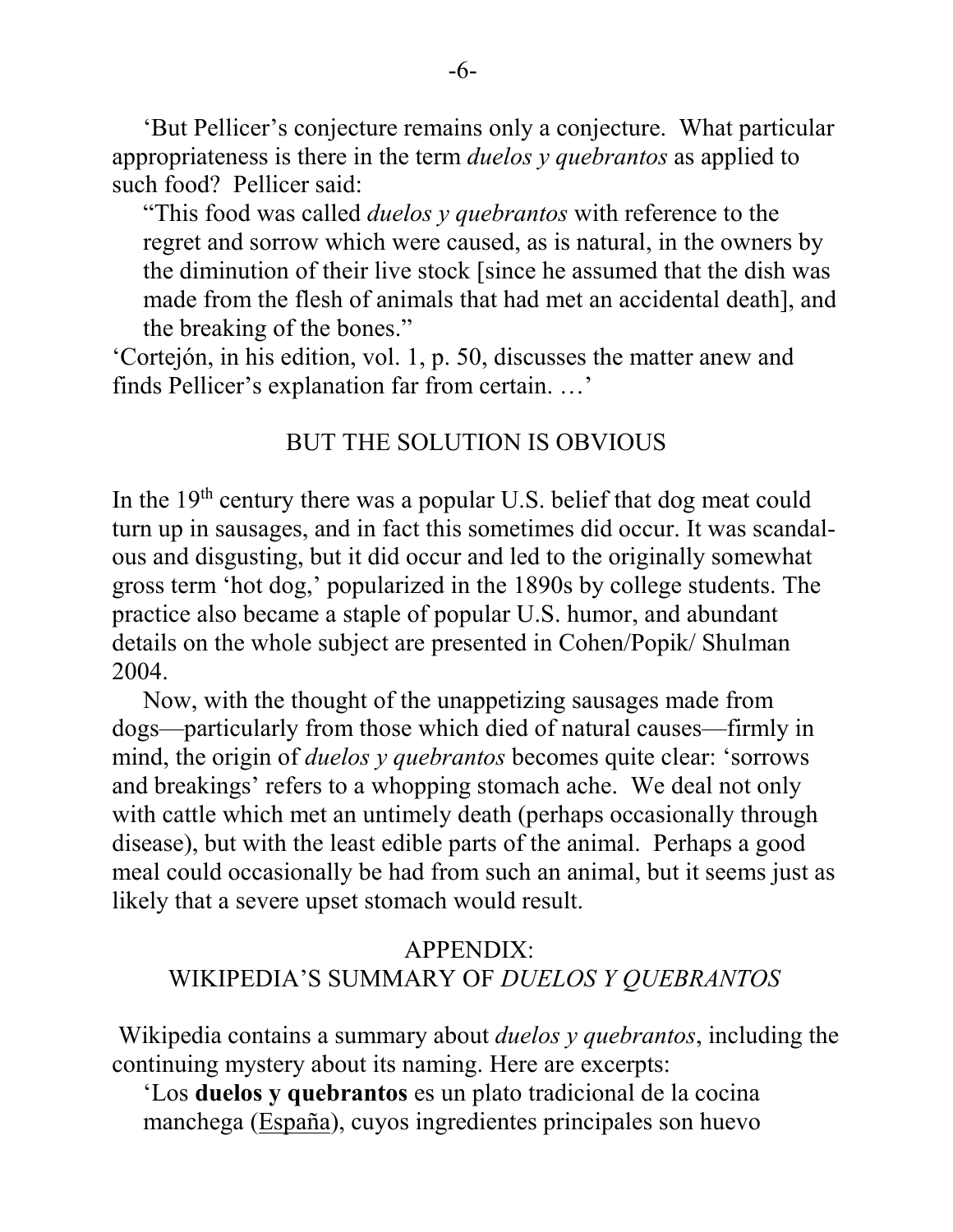revuelto, [chorizo](https://es.wikipedia.org/wiki/Chorizo) y [tocino de cerdo](https://es.wikipedia.org/wiki/Tocino_de_cerdo) entreverado, todo ello preparado en la [sartén.](https://es.wikipedia.org/wiki/Sart%C3%A9n) Se trata de un plato de alto contenido calórico, conocido internacionalmente por aparecer referencias de él en el libro de Don Quijote de la Mancha de [Miguel de Cervantes.](https://es.wikipedia.org/wiki/Miguel_de_Cervantes) Hoy en día es muy popular en los restaurantes de la región de [Castilla-La Mancha,](https://es.wikipedia.org/wiki/Castilla-La_Mancha) donde suele servirse en [cazuela de barro.](https://es.wikipedia.org/wiki/Cazuela_de_barro)

# **'Historia y denominación**

 Nada se sabe acerca del origen de este plato, y aunque existen diversas teorías acerca del contenido de la receta así como del origen del nombre, algunos autores dudan de que se refiera a la denominación de un alimento preparado ya que no existe referencia al mismo antes que [Cervantes](https://es.wikipedia.org/wiki/Cervantes) lo mencionara en su libro *Don Quijote de la Mancha*. La teoría menos apoyada acerca del origen menciona que algunos labradores, al sufrir la muerte repentina de un animal de labor, como las vacas, el burro, el caballo, aprovechaban su carne preparando un guiso con ella, y el nombre procede de los «Duelos y Quebrantos» que el labrador sufría durante su cocinado. Ya en el *[Diccionario de Autoridades](https://es.wikipedia.org/wiki/Diccionario_de_Autoridades)* de [1732](https://es.wikipedia.org/wiki/1732) se hace mención al plato, dando apoyo a la idea del revuelto de huevo: «Llaman en la Mancha a [tortilla](https://es.wikipedia.org/wiki/Tortilla) de huevos y sesos».

 Sobre la idea de «duelo y quebranto» algunos estudiosos sostienen que el nombre hace alusión al «quebranto» del ayuno impuesto sobre las [carnes de cerdo](https://es.wikipedia.org/wiki/Carne_de_cerdo) tanto en las religiones [judía](https://es.wikipedia.org/wiki/Juda%C3%ADsmo) [\(kosher\)](https://es.wikipedia.org/wiki/Kosher) como [islámica](https://es.wikipedia.org/wiki/Isl%C3%A1m) [\(halal\)](https://es.wikipedia.org/wiki/Halal) y su posterior «duelo» tras haber violado los preceptos del ayuno. En aquella época existía la expresión «cristiano viejo», sobre la que el lexicógrafo [Covarrubias](https://es.wikipedia.org/wiki/Sebasti%C3%A1n_de_Covarrubias) menciona que a comienzos del siglo XVII: «Todo cristiano viejo tiene siempre provisión de huevos y tocino». …'

 Se sabe que fue un plato de agasajo y que participó la viuda de Filipe IV, [Mariana de Austria](https://es.wikipedia.org/wiki/Mariana_de_Austria) el domingo [26 de septiembre](https://es.wikipedia.org/wiki/26_de_septiembre) de [1669](https://es.wikipedia.org/wiki/1669) en casa de unos labriegos de la [La Roda](https://es.wikipedia.org/wiki/La_Roda_(Albacete)) que le dieron hospedaje. En la obra de [Lope de Vega](https://es.wikipedia.org/wiki/Lope_de_Vega) titulada *[Las bizarrías de Belisa](https://es.wikipedia.org/wiki/Las_bizarr%C3%ADas_de_Belisa)* menciona:

 Almorzábamos unos [torreznos](https://es.wikipedia.org/wiki/Torrezno) con sus *duelos y quebrantos* (...) ….'